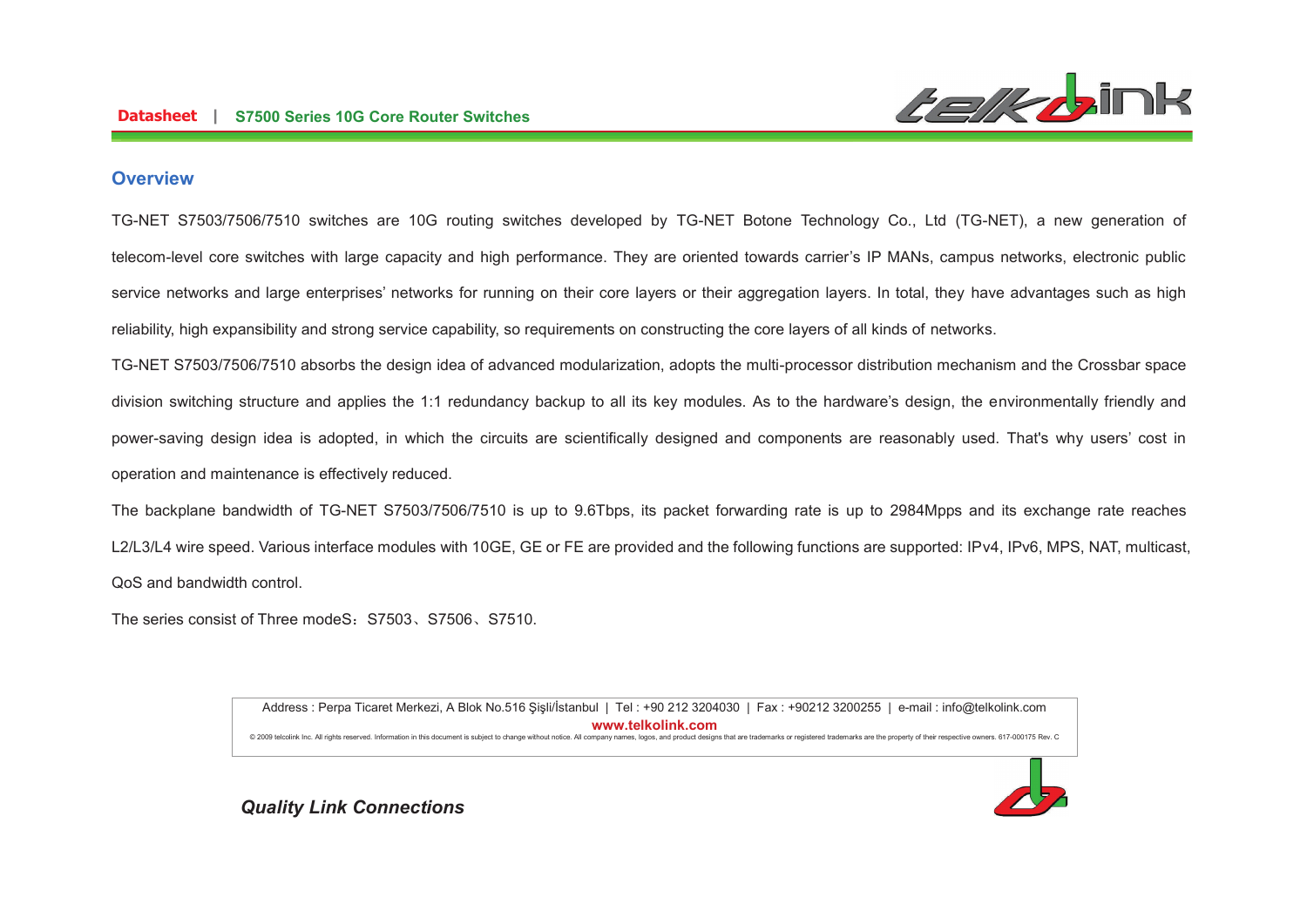

## **Hardware Features**



Address : Perpa Ticaret Merkezi, A Blok No.516 Şişli/İstanbul | Tel : +90 212 3204030 | Fax : +90212 3200255 | e-mail : info@telkolink.com  $www.telkolink.com$ 

@ 2009 telcolink Inc. All rights reserved. Information in this document is subject to change without notice. All company names, logos, and product designs that are trademarks or registered trademarks are the property of th

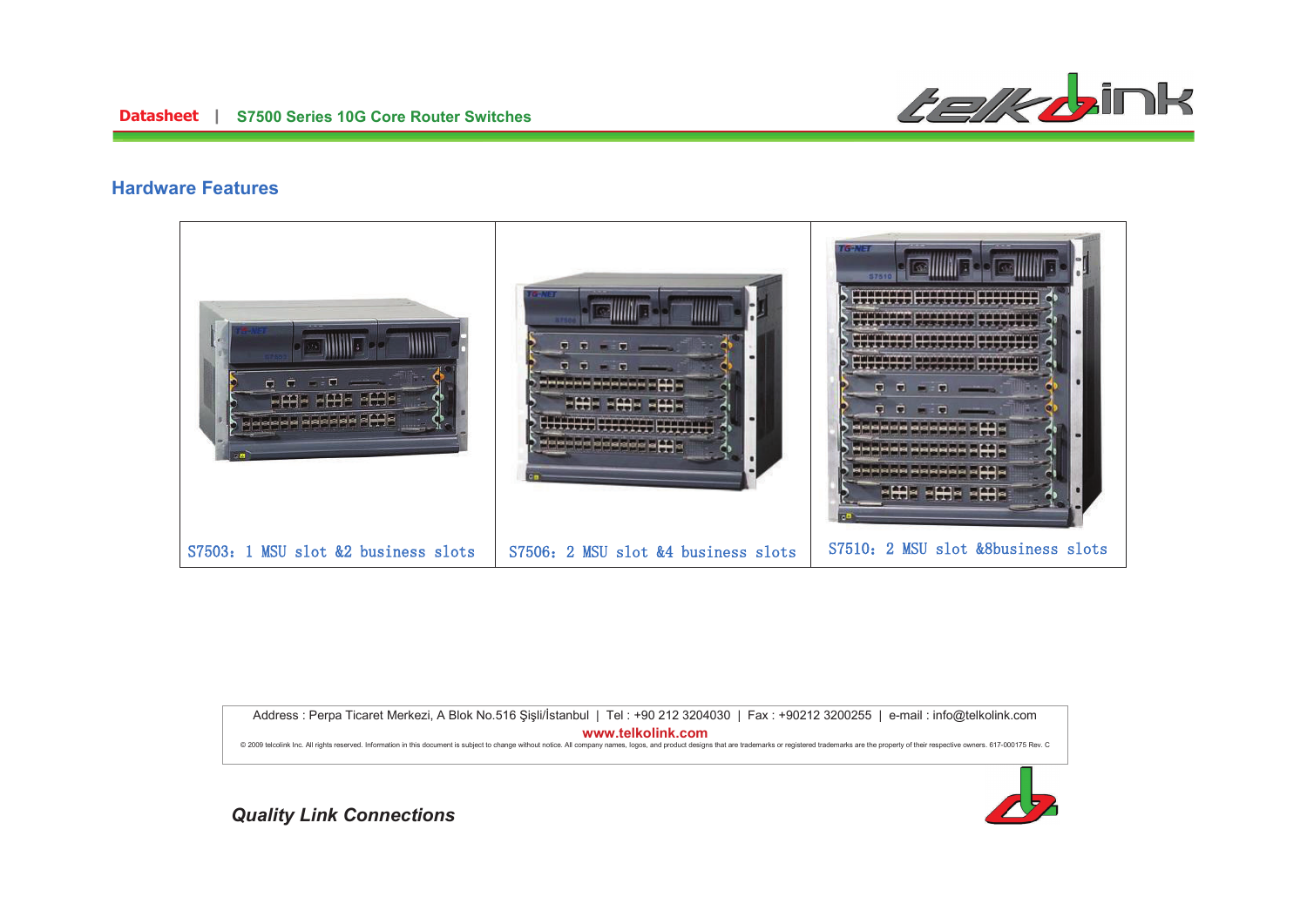

## **Characteristics**

#### n**Carrier-level reliability:**

The key modules of the system like the control unit and the power source can be backed up through the "1+1" mode. Meanwhile, the Hitless Protection System (HPS) secures the high reliability of TG-NET S7503/7506/7510. After the redundancy control module is configured, the highest reliability can be reached. At the same time, the functions of TG-NET S7503/7506/7510 like VRRP, STP and LACP provide further reliability.

#### n**Advanced System Architecture:**

Based on the distributive and modularized idea, TG-NET S7500 uses the multi-processor-based treatment mechanism and adopts the crossbar switching architecture. This advanced system architecture guarantees the nice forwarding ability, the powerful service ability and the high expansibility.

#### n**Strong Value-Added Service Functions:**

It has L2/L3/L4 wire-speed switching ability and advanced performances like QoS, MPS, NAT, bandwidth control and multicast. Hence, it becomes the first option for being used on the core layer of the network or for network's value addition. Meanwhile, hardware-based flow classification, multicast, rate limitation and advanced QoS give strong supports for users to operate the value-added services.

#### n**Large Capacity and High Performance:**

TG-NET S7500 supports the 2984Mpps packet forwarding rate, contains 512K layer-3 routing information, 512K layer-2 MAC addresses, 4096 groups of VLANs and 8K security/ access control policies, securing the wire-speed forwarding requirements.

#### n**High Port Density and Wire-Speed Routing & Switching:**

TG-NET S7500 supports various interface types such as 10GE, GE and FE. High port density, wire-speed routing/switching can thus be really reached.

#### n**Powerful Security:**

TG-NET S7500 supports the ACL security filter mechanism and the security control function based on users, addresses, applications or ports. The IPSec,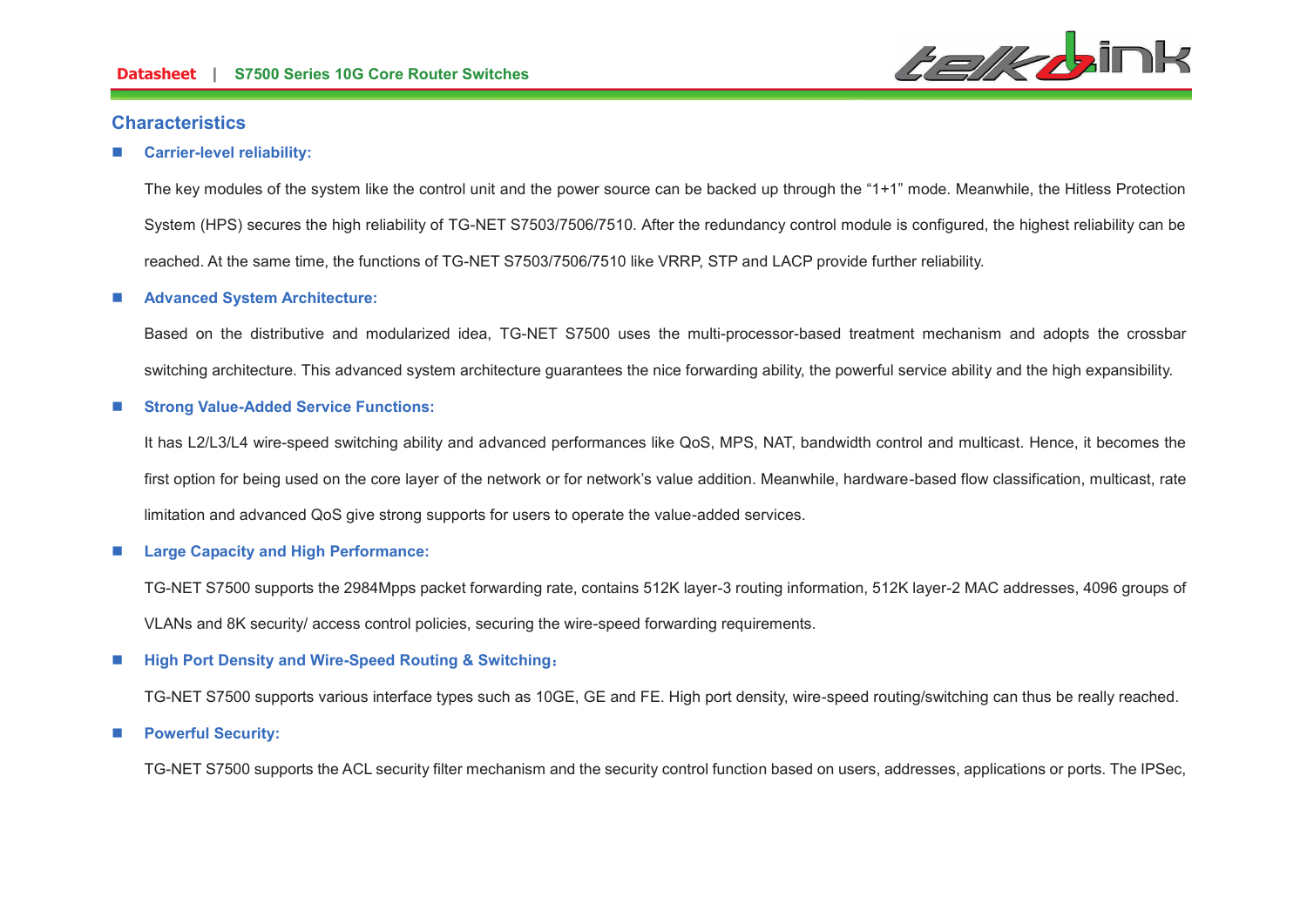

MPS and VPN are also supported. TG-NET S7500 also supports the following security functions:

- ØLimiting bandwidth based on port priority or based on the flow's ingress/egress
- **URPF**
- $\triangleright$  Preventing DOS attacks
- $\triangleright$  SSH2.0 security management
- $\geq$  802.1x access authentication and transparent transversal
- $\triangleright$  Binding VLAN ID to the MAC address, port number or IP address

Additionally, the system also has sound anti-virus mechanism, providing security to network operation.

#### n**Supporting IPv6 versatility:**

All IPv6 technologies are realized, including IPv4/IPv6 protocol stacks, and IPv4-to-IPv6 filtration technologies based on manual/automatic tunnel configuration or 6-to-4 tunnel. Meanwhile, the IPv6 static routing is realized and the dynamic routing protocoS such as BGP4/BGP4+, RIPng and OSPFv3 are supported.

#### n**Supporting MPS VPN on layer 2 or layer 3:**

The layer-2 MPS VPN supports the Martini protocol (VPWS) and the VPS protocol, while the layer-3 MPS VPN adopts RFC2547bis. Hence, TG-NET S7500OLT is well compatible with other main manufacturers' devices on the MPS VPN service.

#### n**Uniform network management function:**

TG-NET S7500supports the RFC 1213 SNMP protocol. The internal network management mode adopts the Telnet-based configuration management or the SNMP-based configuration management, realizing uniform network management based on the Broad Director network management platform.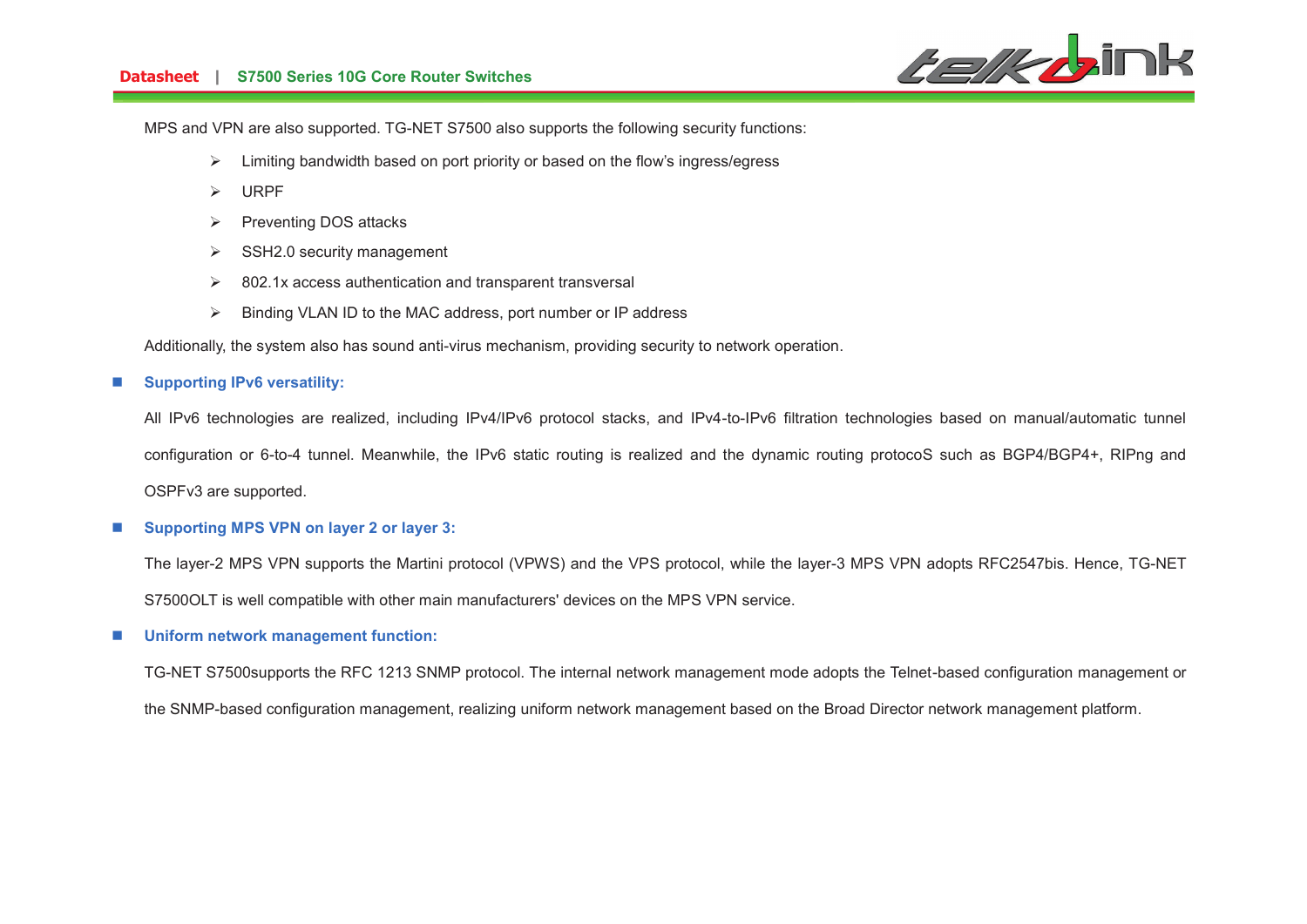

# **Product Specifications**

| <b>Item</b>               | <b>Attributes</b>        |                                      | <b>Specification</b> |                  |
|---------------------------|--------------------------|--------------------------------------|----------------------|------------------|
| Ports                     |                          | S7503                                | S7506                | S7510            |
|                           |                          | 1 MSU slot                           | 2 MSU slots          | 2 MSU slots      |
|                           | Expanded slot            | 2 business slots                     | 4 business slots     | 8 business slots |
|                           | Backplane                | 2.4Tbps                              | 4.8Tbps              | 9.6Tbps          |
|                           | Switching capacity       | 1.2Tbps                              | 2.4Tbps              | 4.8Tbps          |
|                           | Forwarding rate          | 746Mpps                              | 1492Mpps             | 2984Mpps         |
|                           | Max. number of 10G ports | 24                                   | 48                   | 96               |
|                           | Max. number of GE ports  | 96                                   | 192                  | 384              |
| Parameter                 | Flash                    | 16MB                                 |                      |                  |
|                           | Memory                   | 512MB, up to 2GB                     |                      |                  |
| Physical<br>specification | Humidity                 | 10% $\sim$ 90% no condensation       |                      |                  |
|                           | Working temperature      | $0^{\circ}$ C $\sim$ 40 $^{\circ}$ C |                      |                  |
|                           | Power Source             | AC power: 100-240VAC, 50/60 Hz       |                      |                  |
|                           |                          | DC power: -48V                       |                      |                  |
|                           | Power redundancy         | 1+1 backup and hot swap              |                      |                  |
|                           | <b>Size</b>              | 482×548×266mm                        | 482×548×399mm        | 482×548×533mm    |
|                           | Power consumption        | 600W                                 | 600W                 | 1000W            |

**Service Features**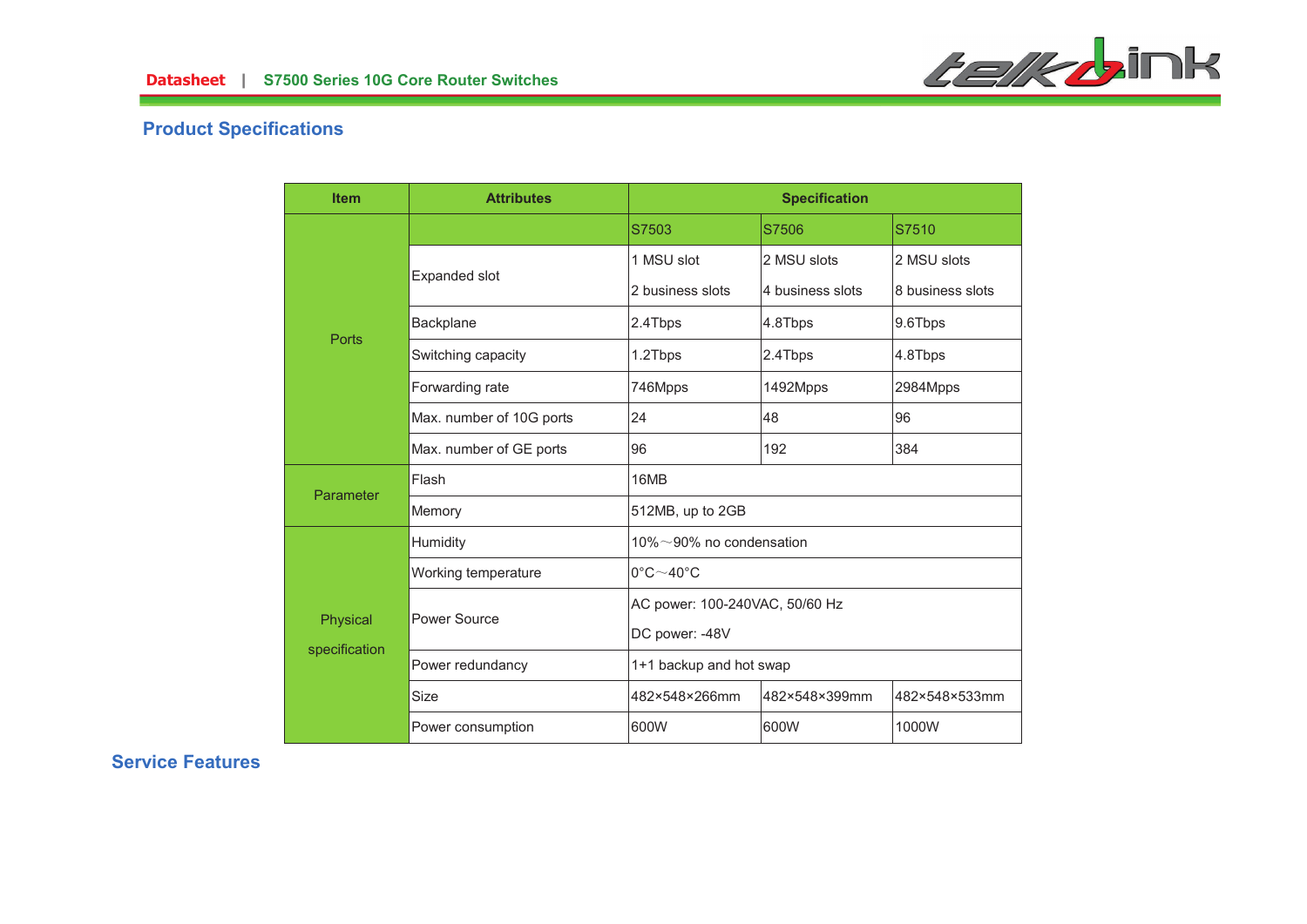

| <b>Item</b>          | <b>Attributes</b>     | <b>Specification</b>                                                             |  |
|----------------------|-----------------------|----------------------------------------------------------------------------------|--|
| Software<br>features | <b>STP</b>            | 802.1D (STP), 802.1w (RSTP), 802.1s(MSTP)                                        |  |
|                      | Routing protocol      | static, RIPv1/2, OSPF, BGP                                                       |  |
|                      | <b>MPS</b>            | MPLS, MPLS VPN                                                                   |  |
|                      | IP <sub>v6</sub>      | IPv6 ND, IPv6 PMTU, IPv6 FIB, IPv6 ACL, IPv6 tunnel, 6PE, IPv6 static route,     |  |
|                      |                       | RIPng, OSPFv3, BGP4+                                                             |  |
|                      | <b>Multicast</b>      | IGMP, IGMP Snooping, IGMP Proxy, PIM-SM, PIM-DM                                  |  |
|                      | QoS                   | Having 8 queues on each port, supporting 802.1p, ToS, application port ID,       |  |
|                      |                       | DifferServ, schedule modes (WRR, SP, SWRR), flow shape, flow classification      |  |
|                      |                       | based on standard/extended/VLAN ACL                                              |  |
|                      | <b>ACL</b>            | Supporting standard ACL and extended ACL, IP ACL, and data filtration based      |  |
|                      |                       | on source/destination IP, layer-3 IP ID, layer-4 TCP/UDP ID, IP priority, ToS or |  |
|                      |                       | time range                                                                       |  |
|                      | <b>MAC</b> operations | Port/MAC bind, MAC filtering                                                     |  |
|                      | <b>VLAN</b>           | GVRP, PVLAN and VLAN Stacking (QinQ)                                             |  |
|                      | <b>Flow control</b>   | HOL, half-duplex backpressure and full-duplex IEEE 802.3x                        |  |
|                      | <b>ARP</b>            | ARP proxy                                                                        |  |
|                      | <b>DHCP</b>           | Client, Relay and Server                                                         |  |
|                      | Aggregation           | <b>LACP</b> and load balance                                                     |  |
|                      | <b>Access control</b> | 802.1x                                                                           |  |
|                      | AAA                   | Local and RADIUS                                                                 |  |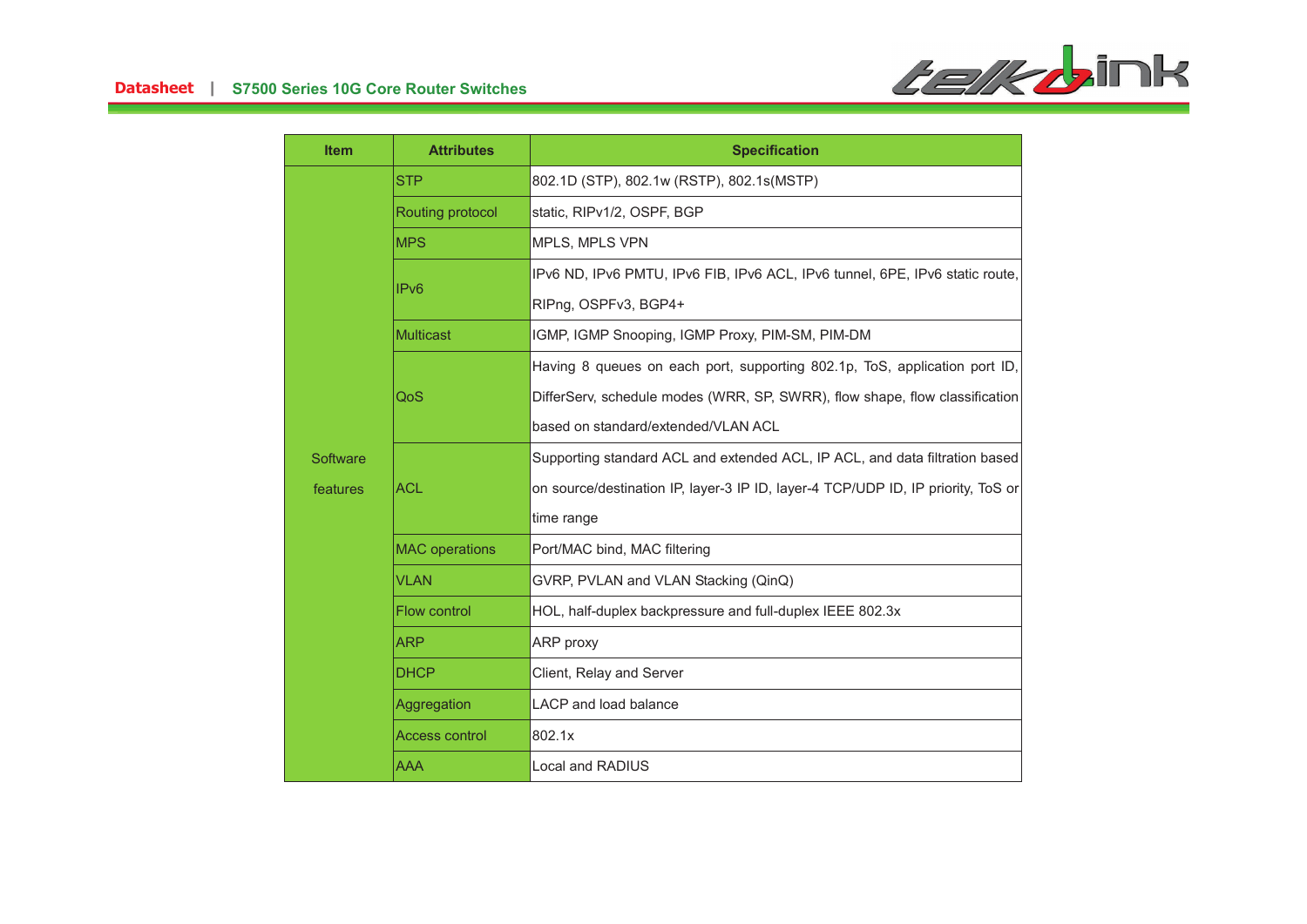

|                | Mirroring            | Port or flow based mirroring                                            |
|----------------|----------------------|-------------------------------------------------------------------------|
|                | <b>Storm Control</b> | Broadcast and multicast storm control                                   |
|                | <b>Reliability</b>   | MSU and power redundancy, hot swap, HSRP and VRRP                       |
|                | Network standards    | IEEE 802.1D IEEE 802.3 IEEE 802.3u IEEE802.3ad IEEE 802.3x IEEE 802.3zl |
|                |                      | IEEE802.1Q IEEE 802.1P IEEE 802.1w IEEE 802.1x                          |
|                | Console              | <b>RS-232</b>                                                           |
|                | Telnet               | Support                                                                 |
| <b>Network</b> | <b>SNMP</b>          | v1/ v2c/ v3                                                             |
| management     | SysLog               | Support                                                                 |
|                | <b>RMON</b>          | Group 1, 2, 3 and 9                                                     |
|                | <b>MIB</b>           | Standard and private MIB                                                |

Address : Perpa Ticaret Merkezi, A Blok No.516 Şişli/İstanbul | Tel : +90 212 3204030 | Fax : +90212 3200255 | e-mail : info@telkolink.com  $www.telkolink.com$ 

@ 2009 telcolink Inc. All rights reserved. Information in this document is subject to change without notice. All company names, logos, and product designs that are trademarks or registered trademarks are the property of th

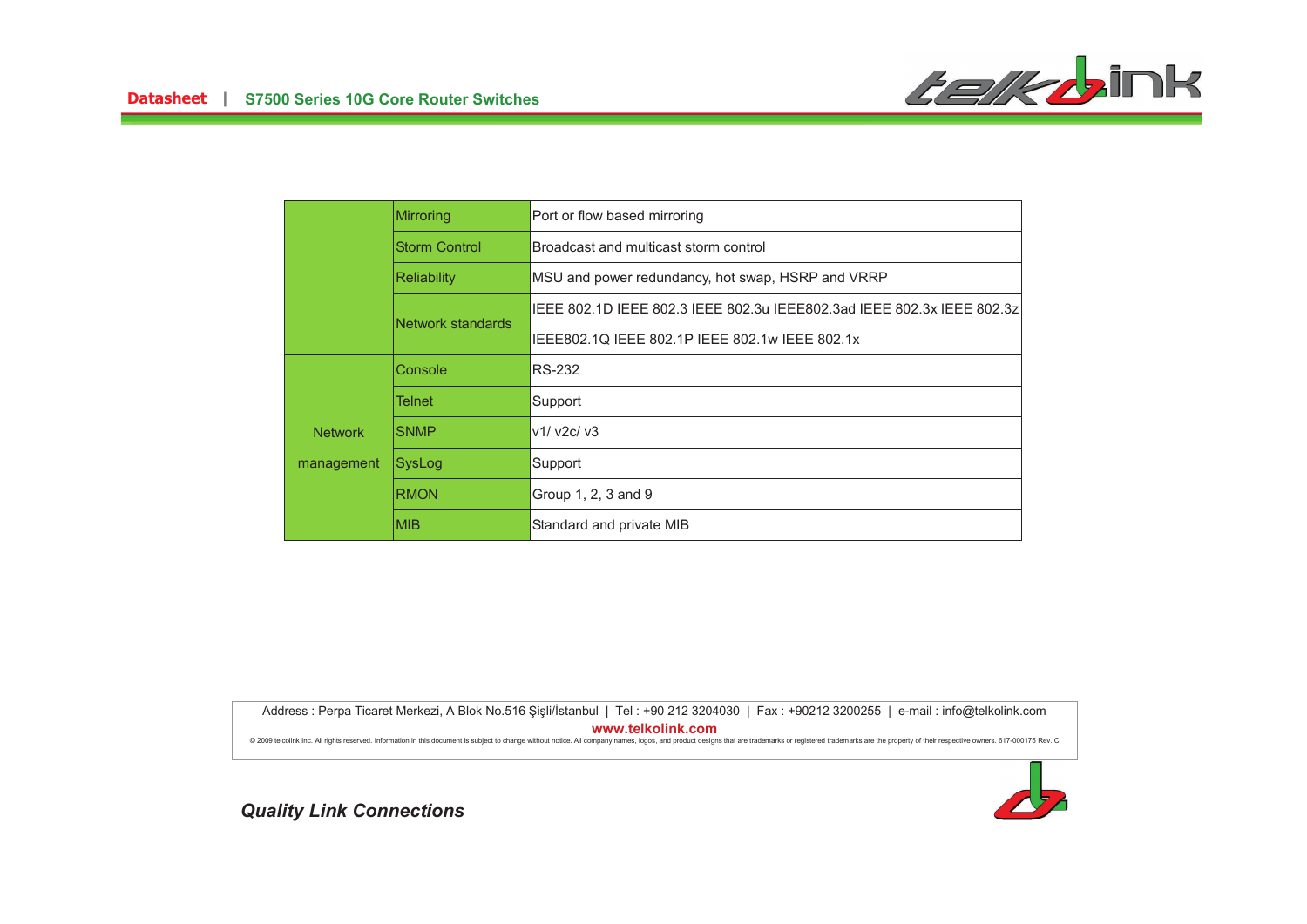

# **Ordering Information**

| <b>TG-NET S7510</b>         |                                                                       |  |
|-----------------------------|-----------------------------------------------------------------------|--|
| S7510-Chassis-AC            | Chassis of the S7510 10G routing switches (10 expanded slots, 2 MSU   |  |
|                             | slots, 8 business slots; including one AC power source, up to 2 power |  |
|                             | sources)                                                              |  |
| S7500-PWR-AC-1000           | 220V AC power-source module                                           |  |
| <b>S7500-PWR-DC</b>         | DC -48V power-source module                                           |  |
| <b>TG-NET S7506</b>         |                                                                       |  |
| S7506-Chassis-AC            | Chassis of the S7506 10G routing switches (6 expanded slots, 2 MSU    |  |
|                             | slots, 4 business slots; including one AC power source, up to 2 power |  |
|                             | sources)                                                              |  |
| S7500-PWR-AC-600            | 220V AC power-source module                                           |  |
| <b>S7500-PWR-DC</b>         | DC-48V power-source module                                            |  |
| <b>TG-NET S7503</b>         |                                                                       |  |
| S7503-Chassis-AC            | Chassis of the S7503 10G routing switches (3 expanded slots, 1 MSU    |  |
|                             | slot, 2 business slots; including one AC power source, up to 2 power  |  |
|                             | sources)                                                              |  |
| S7500-PWR-AC-600            | 220V AC power-source module                                           |  |
| S7500-PWR-DC                | DC-48V power-source module                                            |  |
| <b>TG-NET S7500 modules</b> |                                                                       |  |
| <b>MSU</b>                  |                                                                       |  |
| S7500-MSU-II                | MSU UltraEngine II                                                    |  |